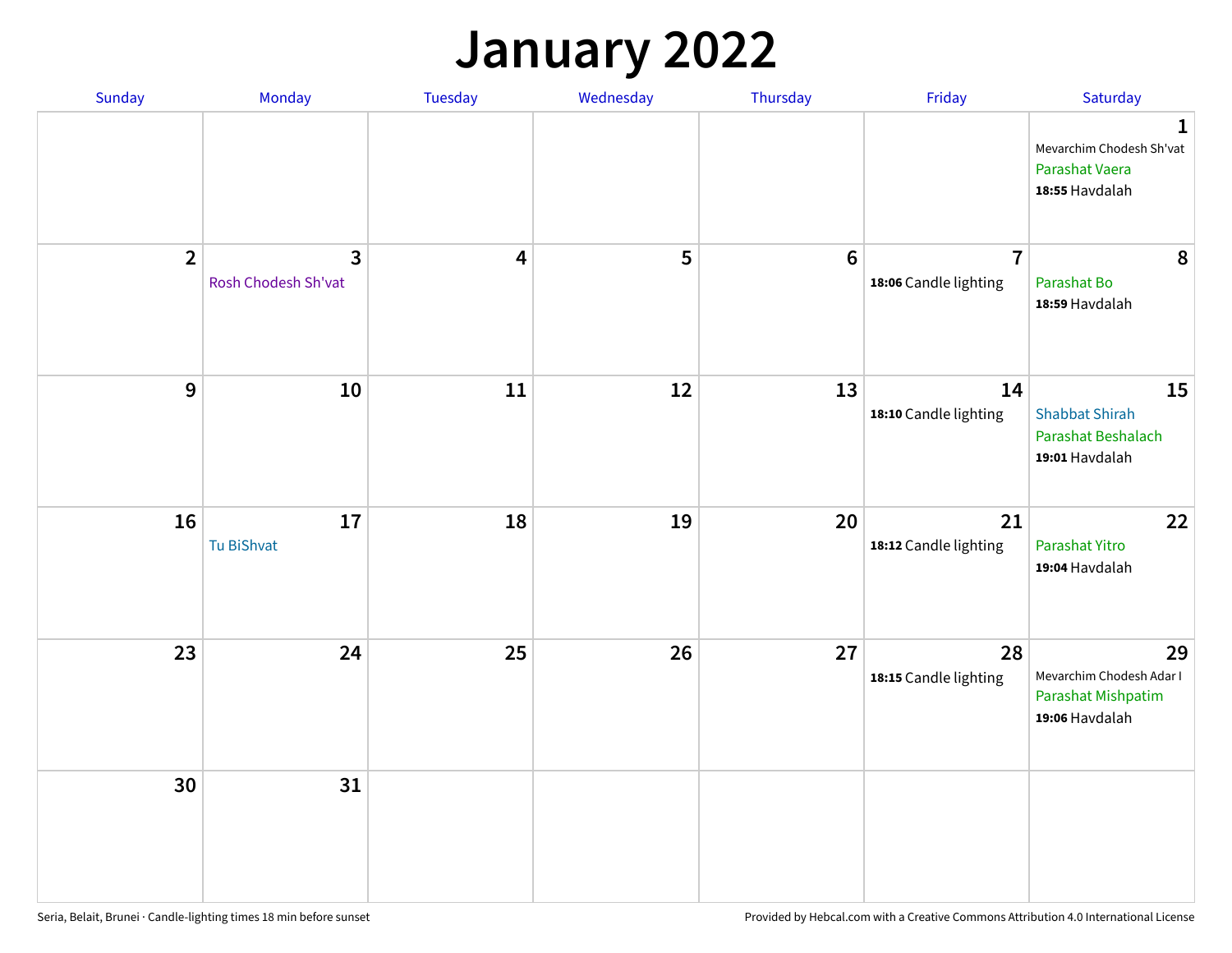# **February 2022**

| Sunday           | Monday                  | <b>Tuesday</b>                      | Wednesday                             | Thursday | Friday                                           | Saturday                                                                                          |
|------------------|-------------------------|-------------------------------------|---------------------------------------|----------|--------------------------------------------------|---------------------------------------------------------------------------------------------------|
|                  |                         | $\mathbf{1}$<br>Rosh Chodesh Adar I | $\overline{2}$<br>Rosh Chodesh Adar I | 3        | $\overline{\mathbf{4}}$<br>18:16 Candle lighting | 5<br>Parashat Terumah<br>19:07 Havdalah                                                           |
| $\boldsymbol{6}$ | $\overline{\mathbf{7}}$ | 8                                   | $\boldsymbol{9}$                      | 10       | 11<br>18:17 Candle lighting                      | 12<br>Parashat Tetzaveh<br>19:08 Havdalah                                                         |
| 13               | 14                      | 15<br><b>Purim Katan</b>            | 16                                    | 17       | 18<br>18:18 Candle lighting                      | 19<br>Parashat Ki Tisa<br>19:08 Havdalah                                                          |
| 20               | 21                      | 22                                  | 23                                    | 24       | 25<br>18:18 Candle lighting                      | 26<br><b>Shabbat Shekalim</b><br>Mevarchim Chodesh Adar II<br>Parashat Vayakhel<br>19:07 Havdalah |
| 27               | 28                      |                                     |                                       |          |                                                  |                                                                                                   |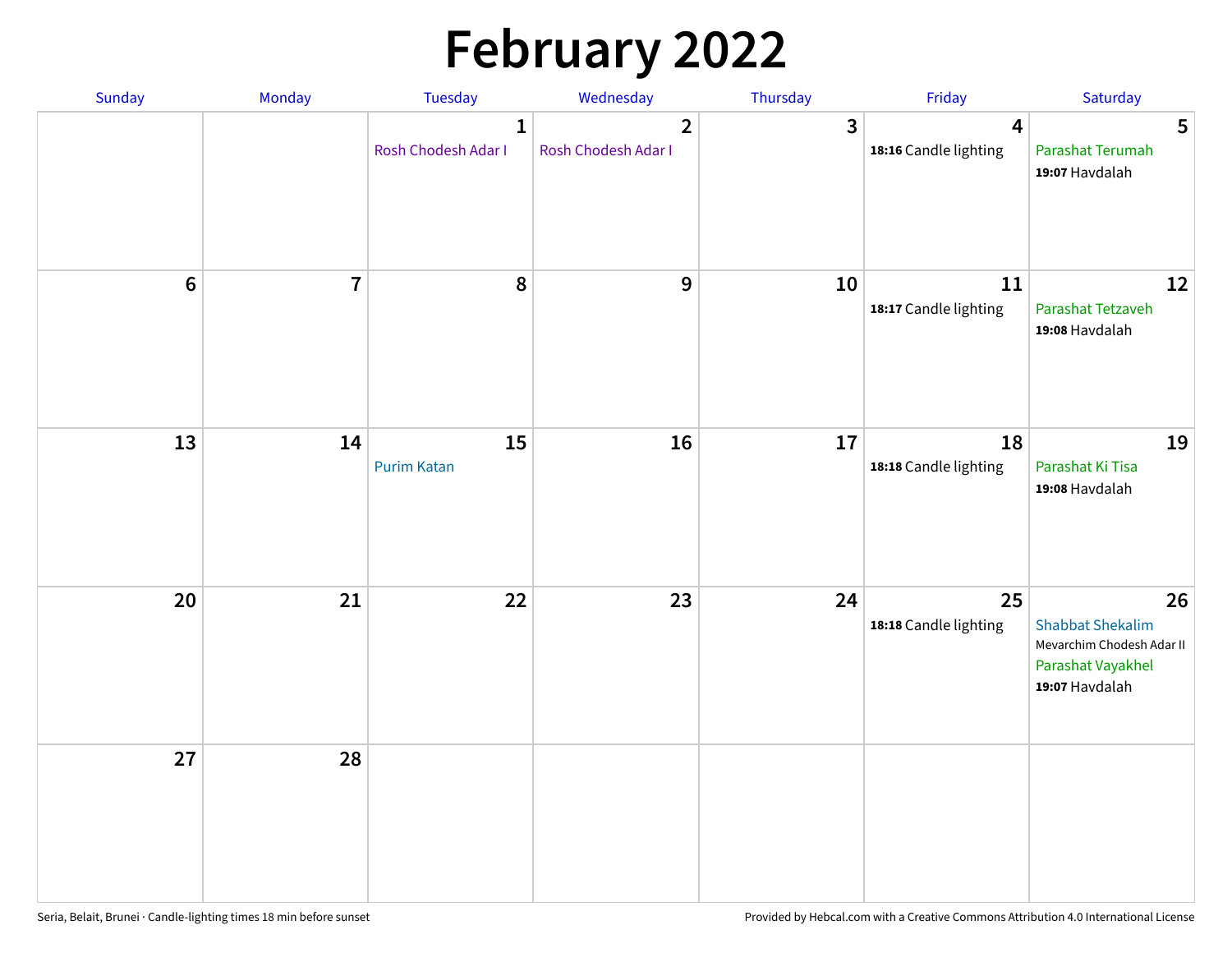## **March 2022**

| Sunday | Monday         | <b>Tuesday</b> | Wednesday                                                                                | Thursday                  | Friday                                                                   | Saturday                                                                                   |
|--------|----------------|----------------|------------------------------------------------------------------------------------------|---------------------------|--------------------------------------------------------------------------|--------------------------------------------------------------------------------------------|
|        |                | $\mathbf{1}$   | $\overline{2}$                                                                           | 3<br>Rosh Chodesh Adar II | $\overline{\mathbf{4}}$<br>Rosh Chodesh Adar II<br>18:17 Candle lighting | 5<br>Parashat Pekudei<br>19:07 Havdalah                                                    |
| $6\,$  | $\overline{7}$ | 8              | 9                                                                                        | 10                        | 11<br>18:16 Candle lighting                                              | 12<br><b>Shabbat Zachor</b><br>Parashat Vayikra<br>19:06 Havdalah                          |
| 13     | 14             | 15             | 16<br>05:28 Fast begins<br><b>Ta'anit Esther</b><br>18:59 Fast ends<br><b>Erev Purim</b> | 17<br>Purim               | 18<br><b>Shushan Purim</b><br>18:15 Candle lighting                      | 19<br>Parashat Tzav<br>19:04 Havdalah                                                      |
| 20     | 21             | 22             | 23                                                                                       | 24                        | 25<br>18:14 Candle lighting                                              | 26<br><b>Shabbat Parah</b><br>Mevarchim Chodesh Nisan<br>Parashat Shmini<br>19:03 Havdalah |
| 27     | 28             | 29             | 30                                                                                       | 31                        |                                                                          |                                                                                            |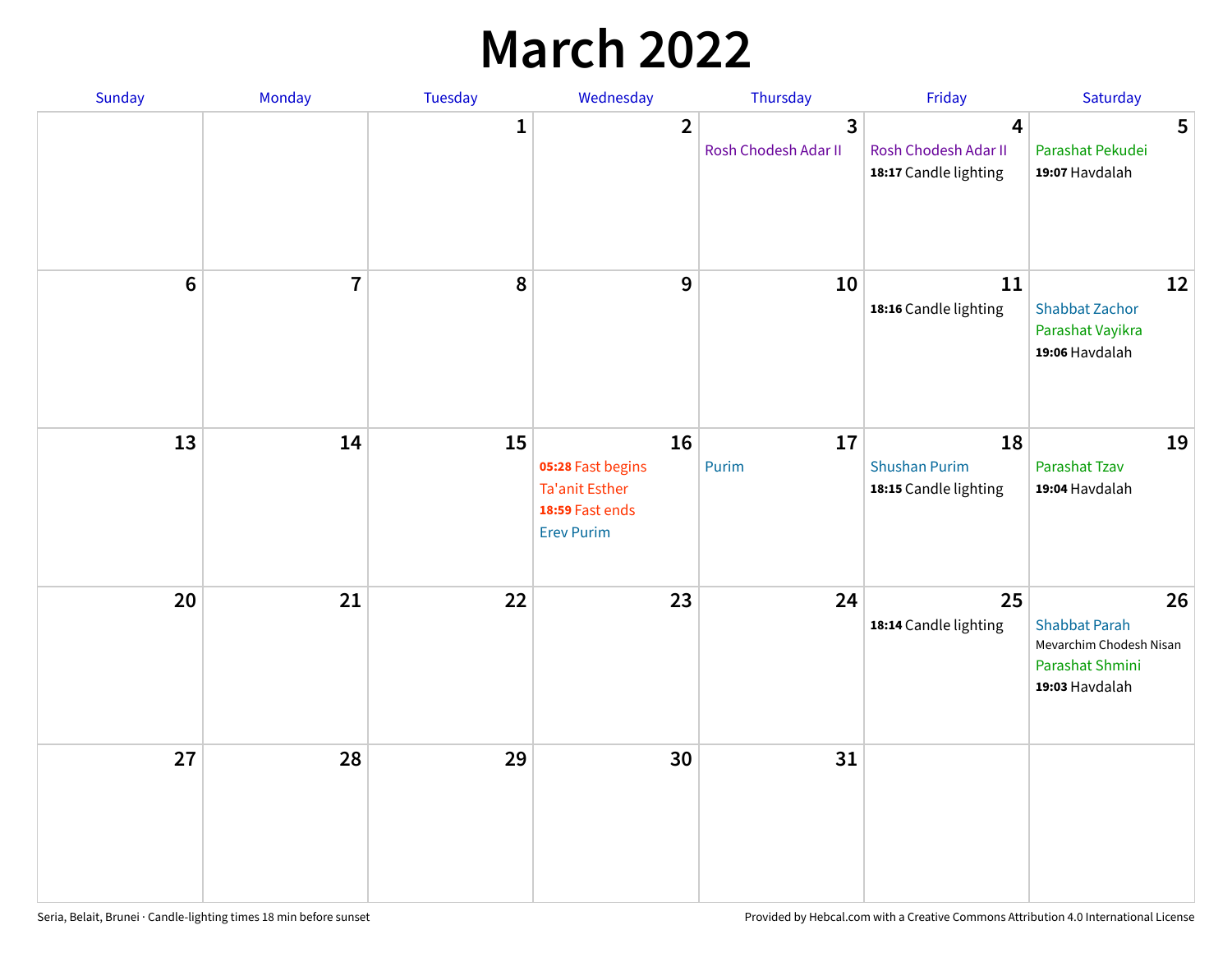## **April 2022**

| Sunday                                   | Monday                  | <b>Tuesday</b>         | Wednesday             | Thursday                                        | Friday                                                                                            | Saturday                                                                                                     |
|------------------------------------------|-------------------------|------------------------|-----------------------|-------------------------------------------------|---------------------------------------------------------------------------------------------------|--------------------------------------------------------------------------------------------------------------|
|                                          |                         |                        |                       |                                                 | 1<br>18:13 Candle lighting                                                                        | $\overline{2}$<br><b>Shabbat HaChodesh</b><br><b>Rosh Chodesh Nisan</b><br>Parashat Tazria<br>19:02 Havdalah |
| 3                                        | $\overline{\mathbf{4}}$ | 5                      | $6\phantom{1}6$       | $\overline{7}$                                  | 8<br>18:12 Candle lighting                                                                        | 9<br><b>Shabbat HaGadol</b><br>Parashat Metzora<br>19:01 Havdalah                                            |
| 10                                       | 11<br>Yom HaAliyah      | 12                     | 13                    | 14                                              | 15<br>05:15 Fast begins<br><b>Ta'anit Bechorot</b><br><b>Erev Pesach</b><br>18:11 Candle lighting | 16<br>Pesach I<br>19:01 Candle lighting                                                                      |
| 17<br><b>Pesach II</b><br>19:00 Havdalah | 18<br>Pesach III (CH"M) | 19<br>Pesach IV (CH"M) | 20<br>Pesach V (CH"M) | 21<br>Pesach VI (CH"M)<br>18:10 Candle lighting | 22<br><b>Pesach VII</b><br>18:10 Candle lighting                                                  | 23<br><b>Pesach VIII</b><br>19:00 Havdalah                                                                   |
| 24                                       | 25                      | 26                     | 27                    | 28<br>Yom HaShoah                               | 29<br>18:10 Candle lighting                                                                       | 30<br>Mevarchim Chodesh Iyyar<br>Parashat Achrei Mot<br>19:00 Havdalah                                       |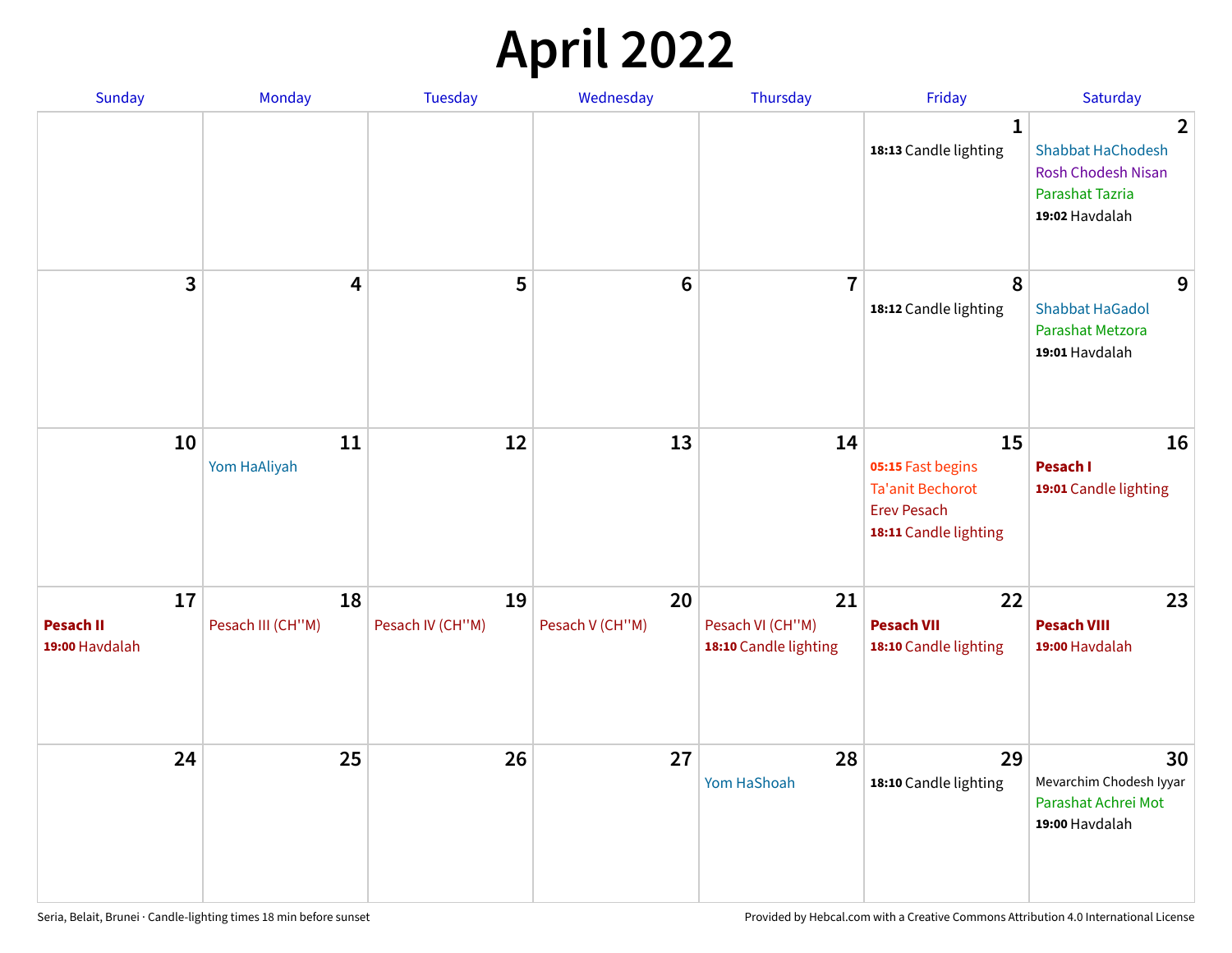## **May 2022**

| Sunday                             | Monday                               | Tuesday                         | Wednesday          | Thursday            | Friday                                   | Saturday                                                               |
|------------------------------------|--------------------------------------|---------------------------------|--------------------|---------------------|------------------------------------------|------------------------------------------------------------------------|
| $\mathbf{1}$<br>Rosh Chodesh Iyyar | $\overline{2}$<br>Rosh Chodesh Iyyar | 3                               | 4<br>Yom HaZikaron | 5<br>Yom HaAtzma'ut | $6\phantom{1}6$<br>18:10 Candle lighting | $\overline{7}$<br>Parashat Kedoshim<br>19:01 Havdalah                  |
| $\pmb{8}$                          | $\mathbf{9}$                         | 10                              | 11                 | 12                  | 13<br>18:10 Candle lighting              | 14<br><b>Parashat Emor</b><br>19:01 Havdalah                           |
| 15<br>Pesach Sheni                 | 16                                   | 17                              | 18                 | 19<br>Lag BaOmer    | 20<br>18:11 Candle lighting              | 21<br>Parashat Behar<br>19:03 Havdalah                                 |
| 22                                 | 23                                   | 24                              | 25                 | 26                  | 27<br>18:12 Candle lighting              | 28<br>Mevarchim Chodesh Sivan<br>Parashat Bechukotai<br>19:04 Havdalah |
| 29<br>Yom Yerushalayim             | 30                                   | 31<br><b>Rosh Chodesh Sivan</b> |                    |                     |                                          |                                                                        |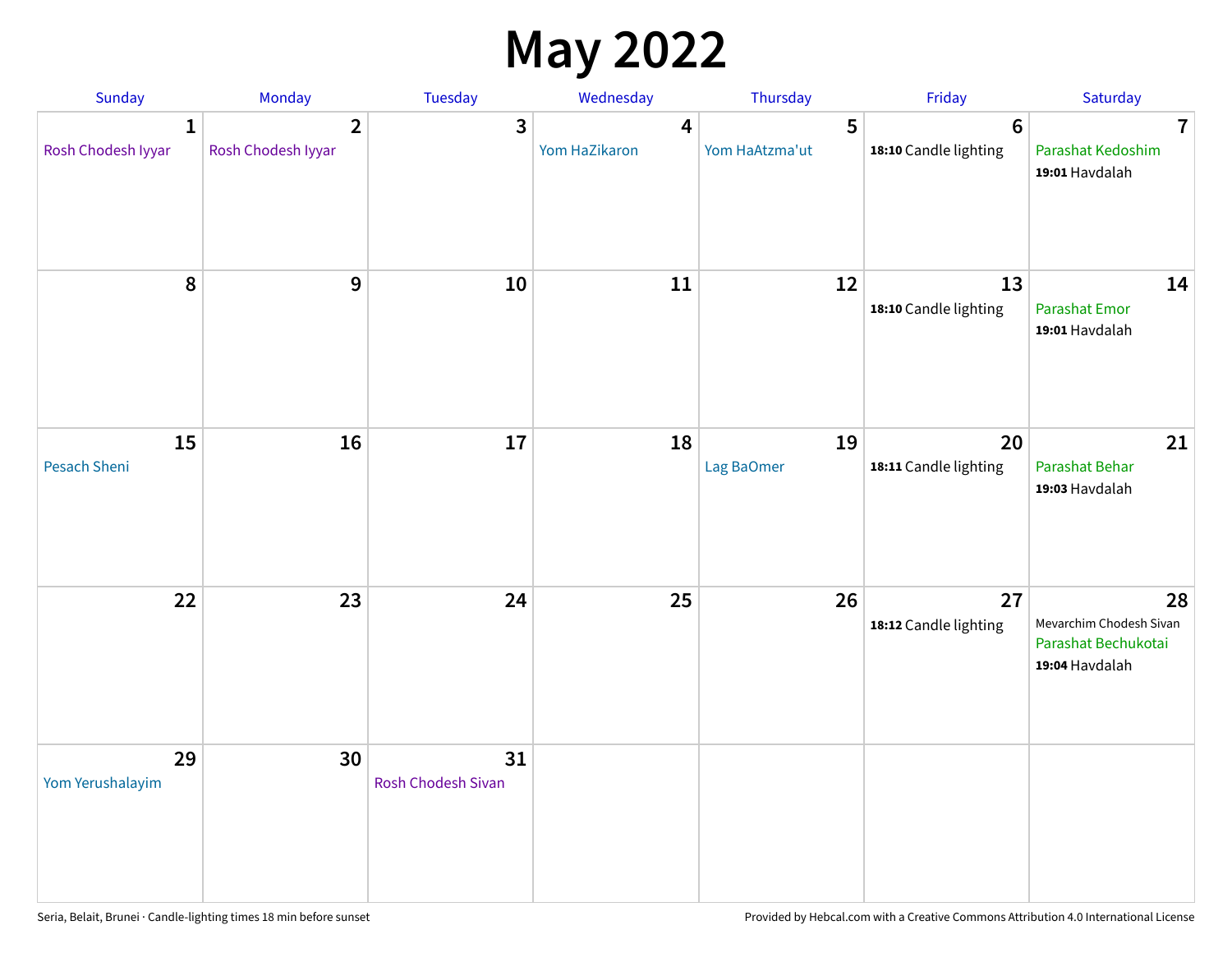#### **June 2022**

| Sunday                                         | Monday                                         | Tuesday        | Wednesday                       | Thursday                 | Friday                      | Saturday                                                                                     |
|------------------------------------------------|------------------------------------------------|----------------|---------------------------------|--------------------------|-----------------------------|----------------------------------------------------------------------------------------------|
|                                                |                                                |                | 1                               | $\overline{2}$           | 3<br>18:14 Candle lighting  | $\overline{\mathbf{4}}$<br><b>Erev Shavuot</b><br>Parashat Bamidbar<br>19:06 Candle lighting |
| 5<br><b>Shavuot I</b><br>19:06 Candle lighting | $\bf 6$<br><b>Shavuot II</b><br>19:06 Havdalah | $\overline{7}$ | 8                               | 9                        | 10<br>18:15 Candle lighting | 11<br>Parashat Nasso<br>19:07 Havdalah                                                       |
| 12                                             | 13                                             | 14             | 15                              | 16                       | 17<br>18:17 Candle lighting | 18<br>Parashat Beha'alotcha<br>19:09 Havdalah                                                |
| 19                                             | 20                                             | 21             | 22                              | 23                       | 24<br>18:18 Candle lighting | 25<br>Mevarchim Chodesh Tamuz<br>Parashat Sh'lach<br>19:11 Havdalah                          |
| 26                                             | 27                                             | 28             | 29<br><b>Rosh Chodesh Tamuz</b> | 30<br>Rosh Chodesh Tamuz |                             |                                                                                              |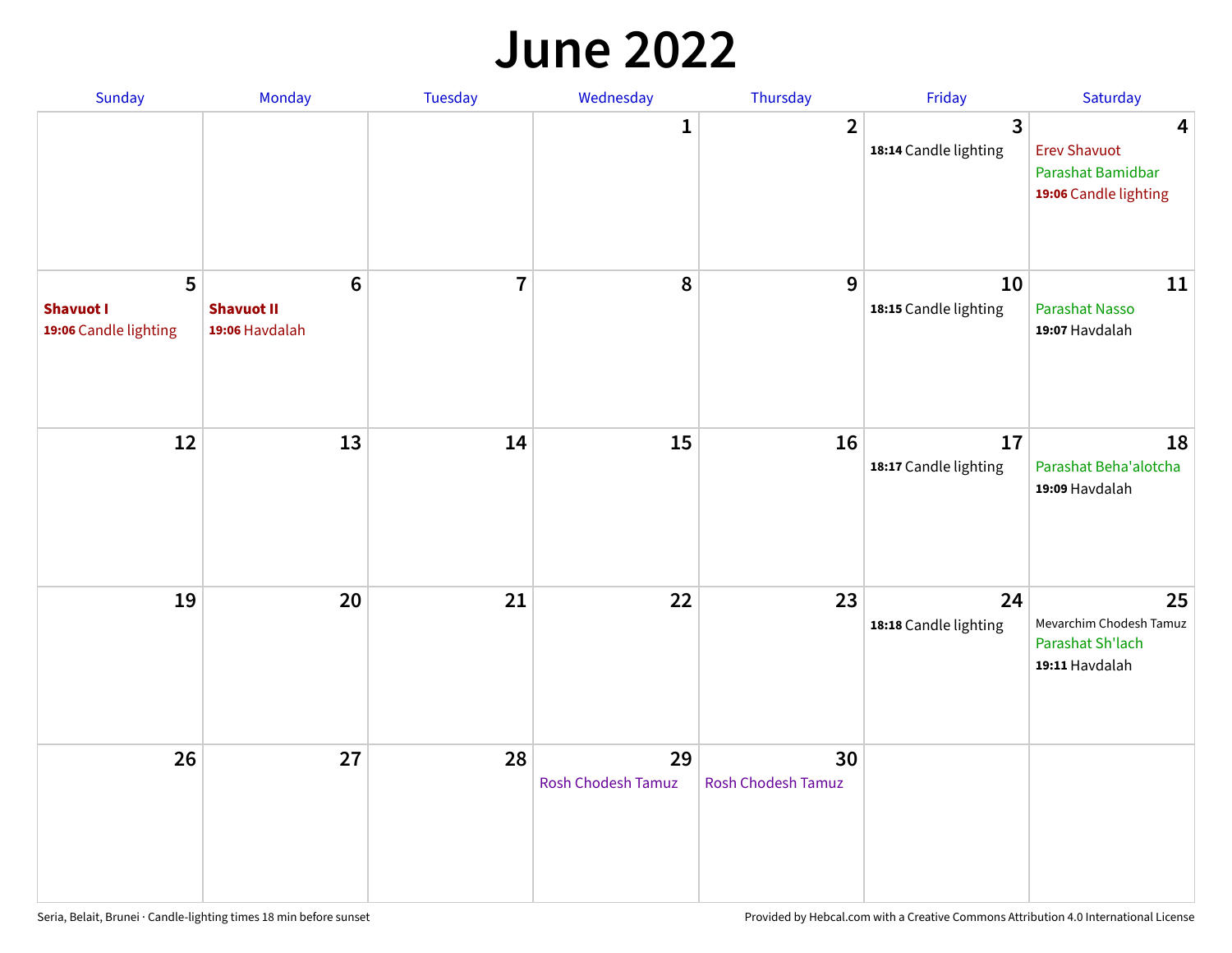## **July 2022**

| Sunday                                                           | Monday | Tuesday | Wednesday      | Thursday       | Friday                                         | Saturday                                                                |
|------------------------------------------------------------------|--------|---------|----------------|----------------|------------------------------------------------|-------------------------------------------------------------------------|
|                                                                  |        |         |                |                | $\mathbf{1}$<br>18:20 Candle lighting          | $\overline{2}$<br>Parashat Korach<br>19:12 Havdalah                     |
| $\overline{\mathbf{3}}$                                          | 4      | 5       | $6\phantom{1}$ | $\overline{7}$ | $\boldsymbol{8}$<br>18:21 Candle lighting      | 9<br><b>Parashat Chukat</b><br>19:13 Havdalah                           |
| 10                                                               | 11     | 12      | 13             | 14             | 15<br>18:21 Candle lighting                    | 16<br><b>Parashat Balak</b><br>19:13 Havdalah                           |
| 17<br>05:13 Fast begins<br><b>Tzom Tammuz</b><br>19:07 Fast ends | 18     | 19      | 20             | 21             | 22<br>18:21 Candle lighting                    | 23<br>Mevarchim Chodesh Av<br><b>Parashat Pinchas</b><br>19:12 Havdalah |
| 24                                                               | 25     | 26      | 27             | 28             | 29<br>Rosh Chodesh Av<br>18:20 Candle lighting | 30<br>Parashat Matot-Masei<br>19:11 Havdalah                            |
| 31                                                               |        |         |                |                |                                                |                                                                         |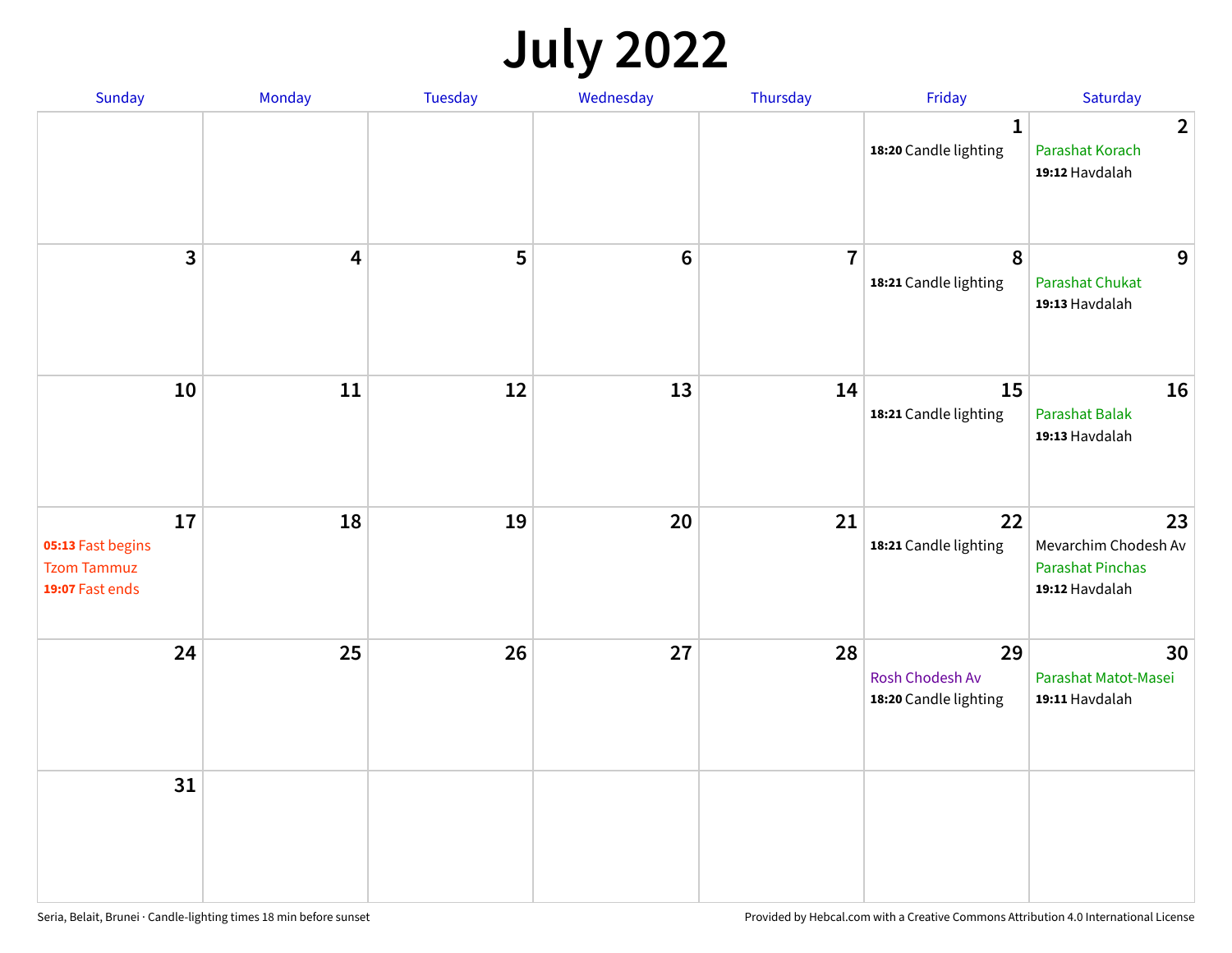# **August 2022**

| Sunday                                                      | Monday       | Tuesday                 | Wednesday | Thursday | Friday                                 | Saturday                                                                                                                       |
|-------------------------------------------------------------|--------------|-------------------------|-----------|----------|----------------------------------------|--------------------------------------------------------------------------------------------------------------------------------|
|                                                             | $\mathbf{1}$ | $\overline{\mathbf{2}}$ | 3         | 4        | 5<br>18:19 Candle lighting             | $6\phantom{1}6$<br><b>Shabbat Chazon</b><br>18:38 Fast begins<br>Erev Tish'a B'Av<br><b>Parashat Devarim</b><br>19:10 Havdalah |
| $\overline{7}$<br>Tish'a B'Av (observed)<br>19:04 Fast ends | 8            | 9                       | 10        | 11       | 12<br>Tu B'Av<br>18:18 Candle lighting | 13<br><b>Shabbat Nachamu</b><br>Parashat Vaetchanan<br>19:08 Havdalah                                                          |
| 14                                                          | 15           | 16                      | 17        | 18       | 19<br>18:15 Candle lighting            | 20<br>Mevarchim Chodesh Elul<br><b>Parashat Eikev</b><br>19:05 Havdalah                                                        |
| 21                                                          | 22           | 23                      | 24        | 25       | 26<br>18:13 Candle lighting            | 27<br><b>Rosh Chodesh Elul</b><br>Parashat Re'eh<br>19:02 Havdalah                                                             |
| 28<br>Rosh Hashana LaBehemot<br><b>Rosh Chodesh Elul</b>    | 29           | 30                      | 31        |          |                                        |                                                                                                                                |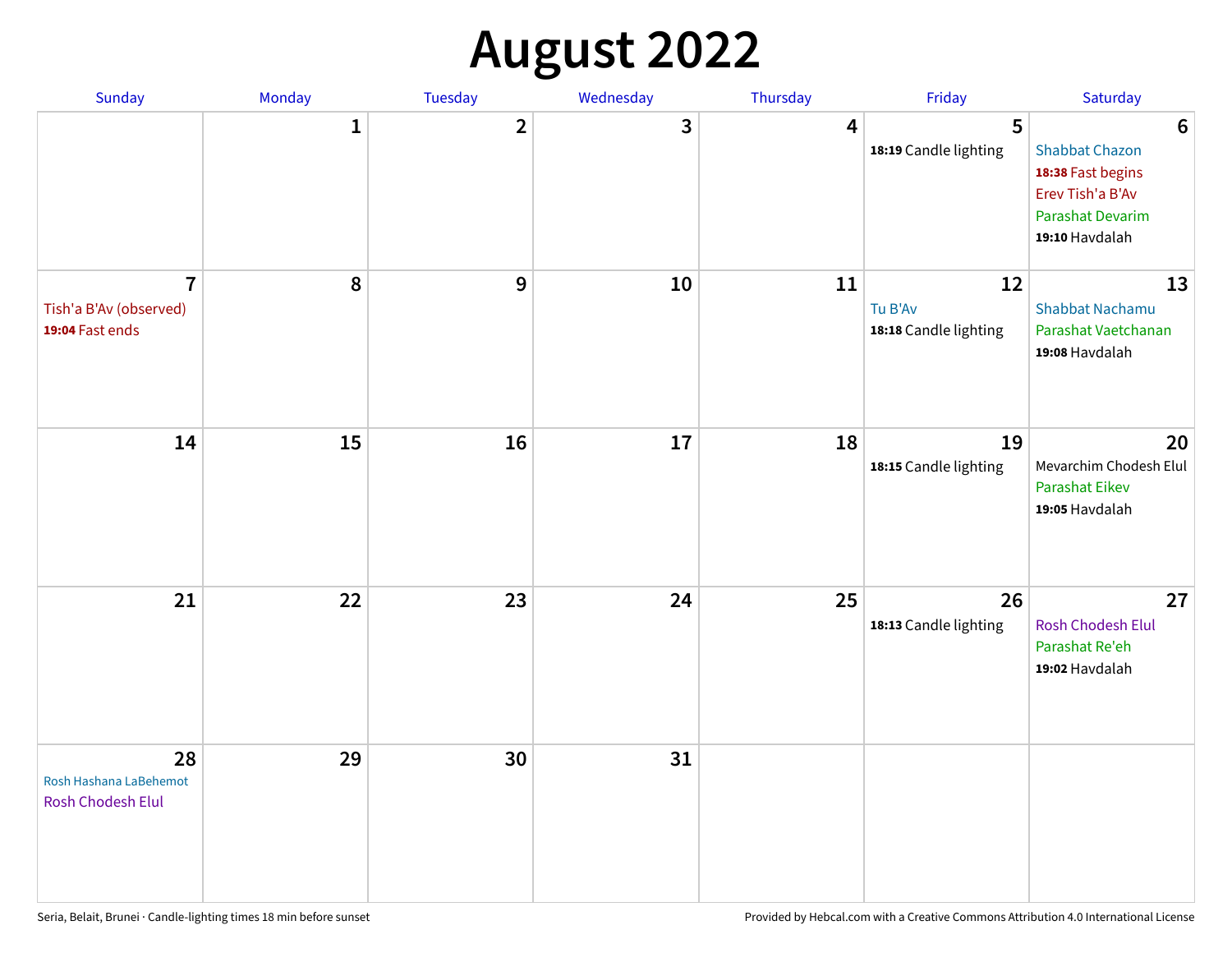## **September 2022**

| Sunday                                           | Monday                                           | Tuesday                                        | Wednesday                                                          | Thursday     | Friday                                  | Saturday                                                  |
|--------------------------------------------------|--------------------------------------------------|------------------------------------------------|--------------------------------------------------------------------|--------------|-----------------------------------------|-----------------------------------------------------------|
|                                                  |                                                  |                                                |                                                                    | $\mathbf{1}$ | $\overline{2}$<br>18:10 Candle lighting | 3<br><b>Parashat Shoftim</b><br>18:59 Havdalah            |
| $\overline{\mathbf{4}}$                          | 5                                                | $6\phantom{1}6$                                | $\overline{7}$                                                     | 8            | $\overline{9}$<br>18:07 Candle lighting | 10<br>Parashat Ki Teitzei<br>18:56 Havdalah               |
| 11                                               | 12                                               | 13                                             | 14                                                                 | 15           | 16<br>18:03 Candle lighting             | 17<br>Leil Selichot<br>Parashat Ki Tavo<br>18:52 Havdalah |
| 18                                               | 19                                               | 20                                             | 21                                                                 | 22           | 23<br>18:00 Candle lighting             | 24<br>Parashat Nitzavim<br>18:49 Havdalah                 |
| 25<br>Erev Rosh Hashana<br>17:59 Candle lighting | 26<br>Rosh Hashana 5783<br>18:48 Candle lighting | 27<br><b>Rosh Hashana II</b><br>18:47 Havdalah | 28<br>05:11 Fast begins<br><b>Tzom Gedaliah</b><br>18:41 Fast ends | 29           | 30<br>17:57 Candle lighting             |                                                           |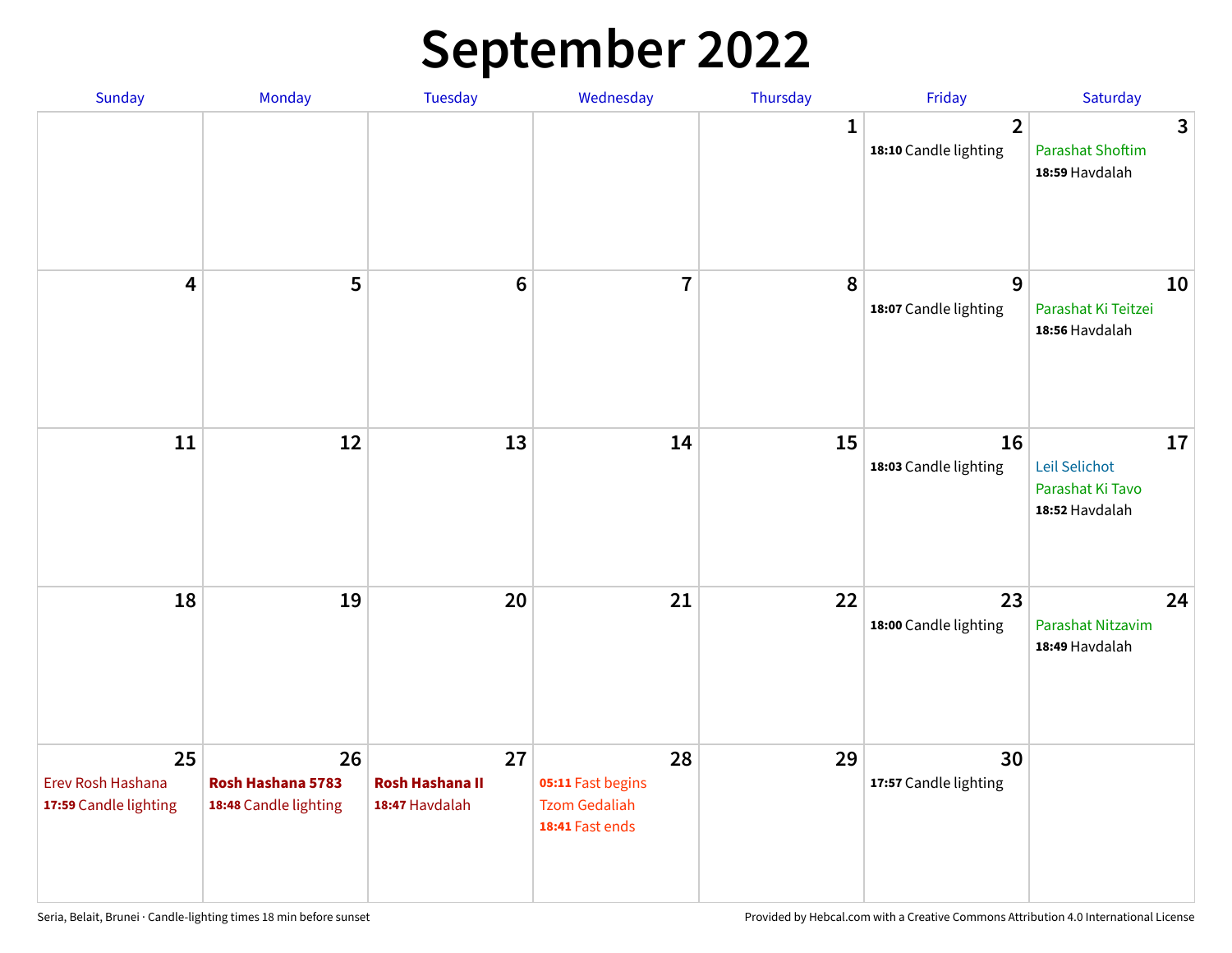## **October 2022**

| Sunday                                                   | <b>Monday</b>                                        | <b>Tuesday</b>                                                    | Wednesday                                | Thursday               | Friday                                         | Saturday                                                                |
|----------------------------------------------------------|------------------------------------------------------|-------------------------------------------------------------------|------------------------------------------|------------------------|------------------------------------------------|-------------------------------------------------------------------------|
|                                                          |                                                      |                                                                   |                                          |                        |                                                | 1<br><b>Shabbat Shuva</b><br>Parashat Vayeilech<br>18:45 Havdalah       |
| $\overline{2}$                                           | 3                                                    | $\overline{4}$<br><b>Erev Yom Kippur</b><br>17:55 Candle lighting | 5<br><b>Yom Kippur</b><br>18:44 Havdalah | 6                      | $\overline{7}$<br>17:54 Candle lighting        | 8<br>Parashat Ha'Azinu<br>18:43 Havdalah                                |
| 9<br><b>Erev Sukkot</b><br>17:53 Candle lighting         | 10<br><b>Sukkot I</b><br>18:42 Candle lighting       | 11<br><b>Sukkot II</b><br>18:42 Havdalah                          | 12<br>Sukkot III (CH"M)                  | 13<br>Sukkot IV (CH"M) | 14<br>Sukkot V (CH"M)<br>17:51 Candle lighting | 15<br>Sukkot VI (CH"M)<br>18:40 Havdalah                                |
| 16<br>Sukkot VII (Hoshana Raba)<br>17:50 Candle lighting | 17<br><b>Shmini Atzeret</b><br>18:40 Candle lighting | 18<br><b>Simchat Torah</b><br>18:39 Havdalah                      | 19                                       | 20                     | 21<br>17:49 Candle lighting                    | 22<br>Mevarchim Chodesh Cheshvan<br>Parashat Bereshit<br>18:38 Havdalah |
| 23                                                       | 24                                                   | 25<br>Rosh Chodesh Cheshvan                                       | 26<br>Rosh Chodesh Cheshvan              | 27                     | 28<br>17:47 Candle lighting                    | 29<br><b>Parashat Noach</b><br>18:37 Havdalah                           |
| 30                                                       | 31                                                   |                                                                   |                                          |                        |                                                |                                                                         |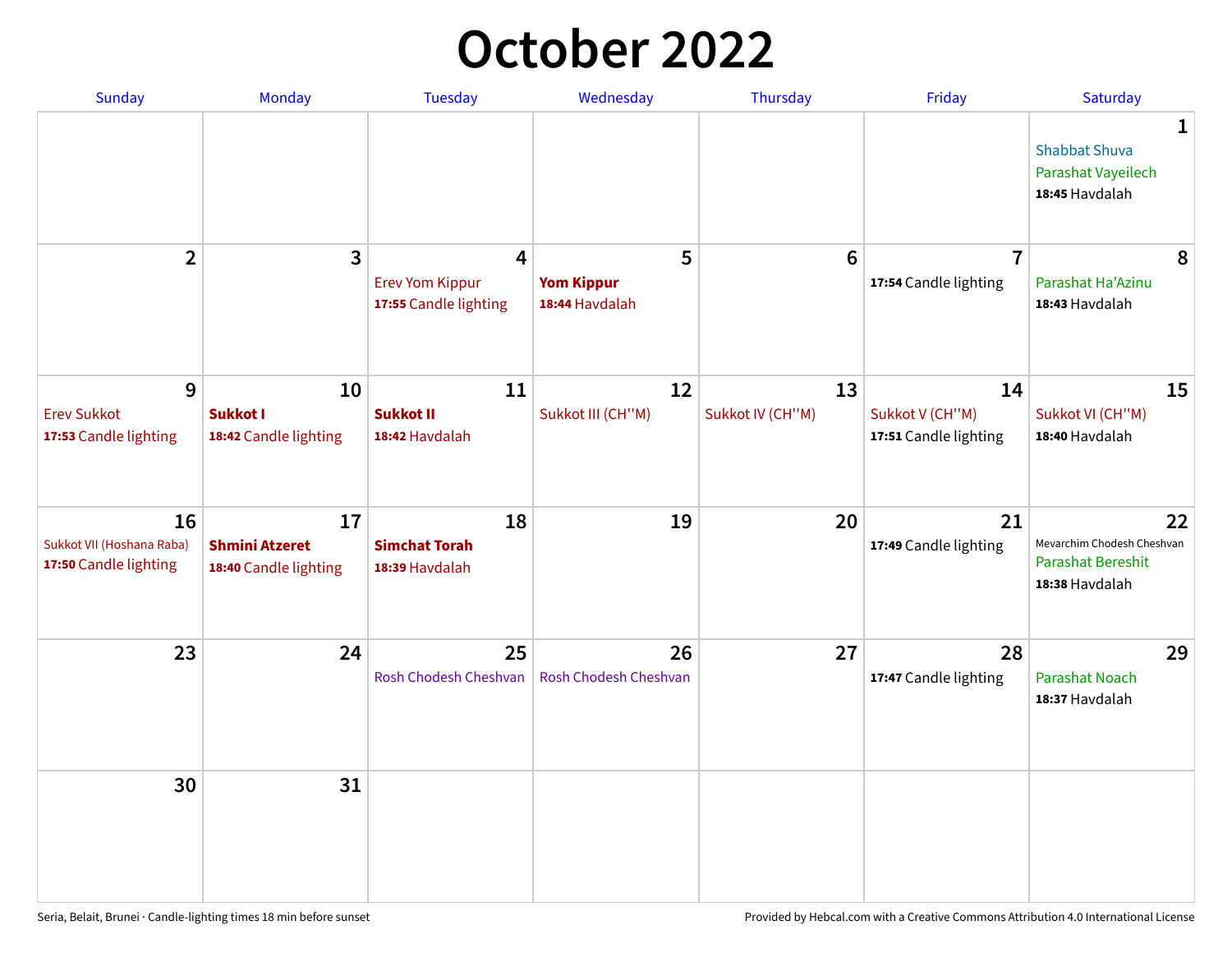#### **November 2022**

| Sunday | Monday         | Tuesday                             | Wednesday    | Thursday                  | Friday                                             | Saturday                                                                 |
|--------|----------------|-------------------------------------|--------------|---------------------------|----------------------------------------------------|--------------------------------------------------------------------------|
|        |                | 1<br>Yom HaAliyah School Observance | $\mathbf{2}$ | $\overline{\mathbf{3}}$   | $\overline{\mathbf{4}}$<br>17:46 Candle lighting   | 5<br>Parashat Lech-Lecha<br>18:36 Havdalah                               |
| $6\,$  | $\overline{7}$ | 8                                   | 9            | 10                        | 11<br>17:46 Candle lighting                        | 12<br>Parashat Vayera<br>18:37 Havdalah                                  |
| 13     | 14             | 15                                  | 16           | 17                        | 18<br>17:46 Candle lighting                        | 19<br>Mevarchim Chodesh Kislev<br>Parashat Chayei Sara<br>18:38 Havdalah |
| 20     | 21             | 22                                  | 23<br>Sigd   | 24<br>Rosh Chodesh Kislev | 25<br>Rosh Chodesh Kislev<br>17:48 Candle lighting | 26<br><b>Parashat Toldot</b><br>18:39 Havdalah                           |
| 27     | 28             | 29                                  | 30           |                           |                                                    |                                                                          |